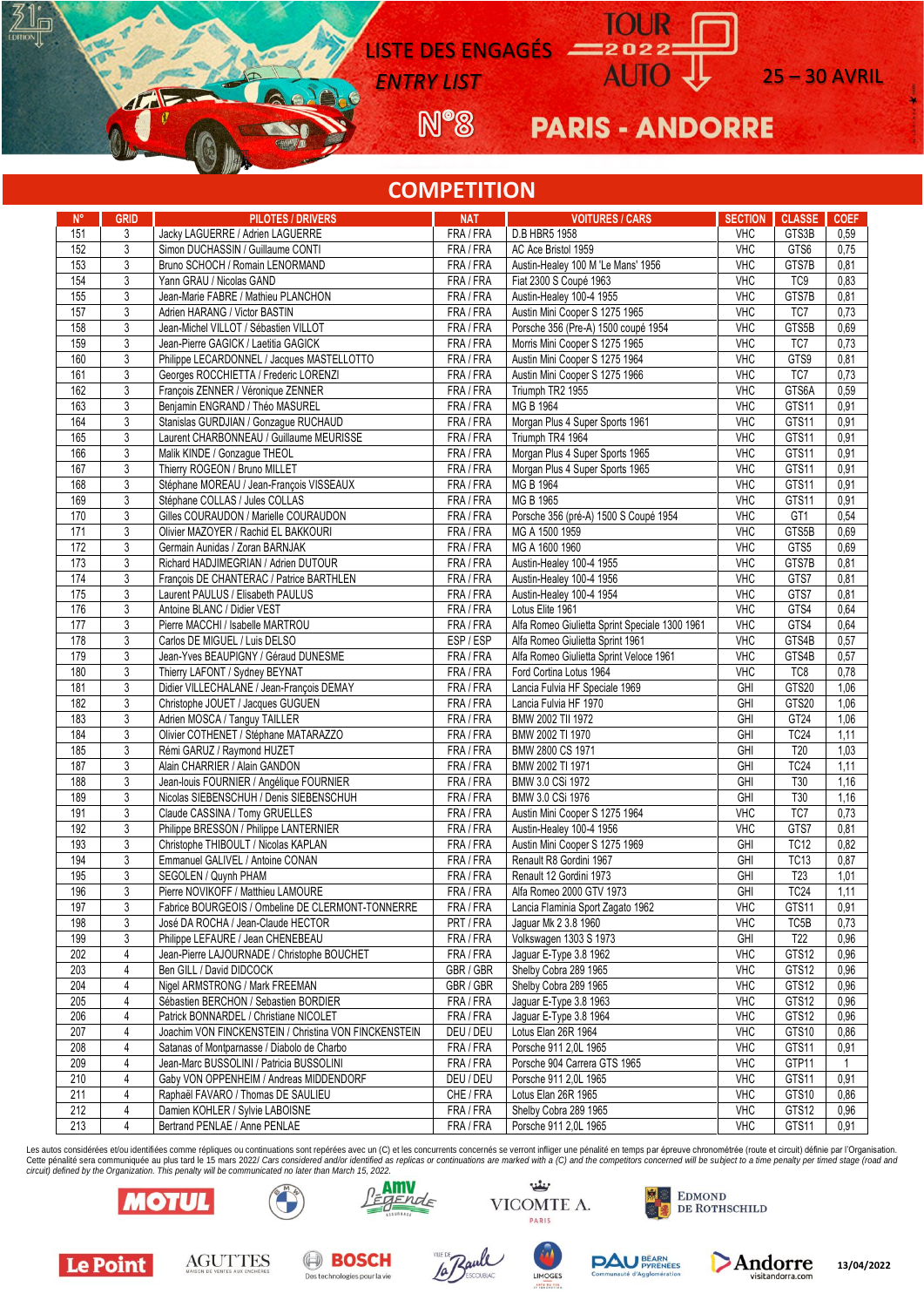LISTE DES ENGAGÉS

N°8

**ENTRY LIST** AUIO U 25 – 30 AVRIL

# **PARIS - ANDORRE**

| $N^{\circ}$ | <b>GRID</b>    | <b>Continued in the contract of the contract of the contract of the contract of the contract of the contract of the contract of the contract of the contract of the contract of the contract of the contract of the contract of </b><br><b>PILOTES / DRIVERS</b> | <b>NAT</b>     | <b>VOITURES / CARS</b>                            | <b>SECTION</b>           | <b>CLASSE</b>    | <b>COEF</b> |
|-------------|----------------|------------------------------------------------------------------------------------------------------------------------------------------------------------------------------------------------------------------------------------------------------------------|----------------|---------------------------------------------------|--------------------------|------------------|-------------|
| 214         | 4              | Eric OLIVIER / Alban MARTINET                                                                                                                                                                                                                                    | FRA / FRA      | Jaguar E-Type 3.8 1965                            | <b>VHC</b>               | GTS12            | 0,96        |
| 215         | $\overline{4}$ | Philippe VANDROMME / Frederic VIVIER                                                                                                                                                                                                                             | FRA / FRA      | Ford GT40 1969                                    | GHI                      | GTP17            | 1,15        |
| 216         | $\overline{4}$ | Christophe DELACHAUX / Josselin PETER                                                                                                                                                                                                                            | FRA / FRA      | Jaguar E-Type 3.8 1964                            | <b>VHC</b>               | GTS12            | 0,96        |
| 217         | 4              | Jean-Marc RIVET-FUSIL / Claude LE JEAN                                                                                                                                                                                                                           | FRA / FRA      | Jaguar E-Type 3.8 1963                            | <b>VHC</b>               | GTS12            | 0,96        |
| 218         | 4              | Thierry BOUTSEN / Hervé ORDIONI                                                                                                                                                                                                                                  | <b>BEL/FRA</b> | Shelby Cobra 289 1963                             | <b>VHC</b>               | GTS12            | 0,96        |
| 219         | 4              | Oliver BRYANT / Grahame BRYANT                                                                                                                                                                                                                                   | GBR / GBR      | Porsche 911 2,0L 1965                             | <b>VHC</b>               | GTS11            | 0,91        |
| 220         | 4              | Richard DOUX / Fabrice PATUREL                                                                                                                                                                                                                                   | FRA / FRA      | Jaguar E-Type 3.8 1962                            | <b>VHC</b>               | GTS12            | 0,96        |
| 221         | $\overline{4}$ | Samuel LECOMTE / Alexis FONDERE                                                                                                                                                                                                                                  | FRA / FRA      | Jaguar E-Type 3.8 1962                            | <b>VHC</b>               | GTS12            | 0,96        |
| 222         | $\overline{4}$ | Jean-Marc MERLIN / Sophie MERLIN                                                                                                                                                                                                                                 | FRA / FRA      | Jaguar E-Type 3.8 1962                            | <b>VHC</b>               | GTS12            | 0,96        |
| 223         | 4              | Frédéric JOUSSET / Paul MILIOTIS                                                                                                                                                                                                                                 | FRA / FRA      | Shelby Cobra 289 1965                             | <b>VHC</b>               | GTS12            | 0,96        |
| 224         | 4              | Alexis FALCON / Marc-Antoine FALCON                                                                                                                                                                                                                              | FRA / FRA      | Porsche 911 2,0L 1965                             | <b>VHC</b>               | GTS11            | 0,91        |
| 225         | $\overline{4}$ | Georges VERQUIN / Vincent DESTAILLEUR                                                                                                                                                                                                                            | FRA / FRA      | Porsche 911 2,0L 1965                             | <b>VHC</b>               | GTS11            | 0,91        |
| 226         | 4              | Luc-Pierre VERQUIN / Guy DUPONT                                                                                                                                                                                                                                  | FRA / FRA      | Porsche 911 2.0L 1965                             | <b>VHC</b>               | GTS11            | 0,91        |
| 227         | $\overline{4}$ | Baptiste GUYOT-SIONNEST / Mathieu GUYOT-SIONNEST                                                                                                                                                                                                                 | FRA / FRA      | Ford Mustang 289 1965                             | <b>VHC</b>               | <b>TC10</b>      | 0,88        |
| 228         | 4              | Guillaume BRAJEUX / Guy PAILLON                                                                                                                                                                                                                                  | FRA / FRA      | Lotus Elan 26R 1965                               | <b>VHC</b>               | GTS10            | 0,86        |
| 229         | 4              | Olivier MUYTJENS / Brice PINEAU                                                                                                                                                                                                                                  | <b>BEL/FRA</b> | Shelby Cobra Daytona Coupe 1965 (C)               | <b>VHC</b>               | GT12             | 0,92        |
| 230         | 4              | Erwin CREED / Johan ZELLER                                                                                                                                                                                                                                       | FRA / FRA      | Jaguar E-Type 3.8 1961                            | <b>VHC</b>               | GTS12            | 0,96        |
| 231         | 4              | Laurent DESPLACES / Marion DESPLACES                                                                                                                                                                                                                             | FRA / FRA      | Jaguar E-Type 3.8 1962                            | <b>VHC</b>               | GTS12            | 0,96        |
| 232         | 4              | Thomas KERN / Stephan PEYER                                                                                                                                                                                                                                      | CHE / CHE      | Jaguar E-Type 3.8 1963                            | <b>VHC</b>               | GTS12            | 0,96        |
| 233         | 4              | Pascal RAPALLINO / Jacques-Laurent JOSSE                                                                                                                                                                                                                         | FRA / BEL      |                                                   | <b>VHC</b>               | GTS12            | 0,96        |
| 236         | 4              | Guillaume DE MONTALIER / Guillain CARPENTIER                                                                                                                                                                                                                     | FRA / FRA      | Jaguar E-Type 3.8 1963<br>Porsche 911 2,2L S 1970 | GHI                      | GTS21            | 1,11        |
| 237         | $\overline{4}$ | Rémi TERRAIL / Eric ZUCCATTI                                                                                                                                                                                                                                     | FRA / CHE      | Porsche 911 2,0L 1965                             | <b>VHC</b>               | GTS11            | 0,91        |
| 238         | 4              | Martin MOURIES / Yves MOURIES                                                                                                                                                                                                                                    | FRA / FRA      |                                                   | GHI                      | TC <sub>24</sub> |             |
|             | 4              | Jean-Luc BLANCHEMAIN / Claude RUCHETON                                                                                                                                                                                                                           |                | Ford Escort I RS 2000 1973                        |                          |                  | 1,11        |
| 239<br>240  |                | Pascal DUHAMEL / Alain HAMEL                                                                                                                                                                                                                                     | FRA / FRA      | Jaguar E-Type 3.8 1963                            | <b>VHC</b><br><b>VHC</b> | GTS12<br>TC8     | 0,96        |
|             | $\overline{4}$ |                                                                                                                                                                                                                                                                  | FRA/FRA        | Alfa Romeo Giulia Sprint GTA 1965                 |                          |                  | 0,78        |
| 241         | 4              | Michaela ETCHEVERRY / Foster DUSSEAU                                                                                                                                                                                                                             | FRA / FRA      | Lotus Elan 26R 1964                               | <b>VHC</b>               | GTS10            | 0,86        |
| 242         | $\overline{4}$ | Jean-Pierre RICHELMI / Thierry BARJOU                                                                                                                                                                                                                            | MCO/FRA        | Lotus Elan 26R 1965                               | VHC                      | GTS10            | 0,86        |
| 243         | $\overline{4}$ | Philippe COLANCON / Robert PUYAL                                                                                                                                                                                                                                 | FRA / FRA      | Lotus Elan 26R 1966                               | <b>VHC</b>               | GTS15            | 0,96        |
| 244         | 4              | Benno ALLEMANN / Ursula ALLEMANN                                                                                                                                                                                                                                 | CHE / CHE      | Alfa Romeo 1750 GTAm 1971                         | <b>VHC</b>               | <b>TC19</b>      | 1,02        |
| 245         | $\overline{4}$ | Roderick JACK / Rory JACK                                                                                                                                                                                                                                        | GBR / GBR      | Alfa Romeo Giulia Sprint GTA 1965                 | <b>VHC</b>               | TC8              | 0,78        |
| 246         | 4              | Timm MEINRENKEN / Lara MEINRENKEN-SCHWIERING                                                                                                                                                                                                                     | DEU / DEU      | Alfa Romeo 1750 GTAm 1968                         | GHI                      | <b>TC19</b>      | 1,02        |
| 247         | 4              | Ivan VERCOUTERE / Alex MÜLLER                                                                                                                                                                                                                                    | FRA / DEU      | Alfa Romeo Giulia Sprint GTA 1965                 | <b>VHC</b>               | TC8              | 0,78        |
| 248         | 4              | Etienne MICHELEZ / Thibault CLEBANT                                                                                                                                                                                                                              | FRA / FRA      | Lotus Elan 26R 1965                               | <b>VHC</b>               | GTS10            | 0,86        |
| 249         | $\overline{4}$ | Jean-Marc AVEZOU / Hubert LANVIN                                                                                                                                                                                                                                 | FRA / FRA      | BMW 2002 TI 1972                                  | GHI                      | TC <sub>24</sub> | 1,11        |
| 250         | 4              | Pascal SILIO / Alex SILIO                                                                                                                                                                                                                                        | FRA / FRA      | BMW 2002 Turbo 1975                               | GHI                      | TC <sub>25</sub> | 1,16        |
| 251         | 5              | Mr John of B / Le Commandeur                                                                                                                                                                                                                                     | FRA / FRA      | Ligier JS2 1975                                   | GHI                      | GTS27            | 1,26        |
| 252         | 5              | Arnaud GAUDUEL / Olivier JOLLIN                                                                                                                                                                                                                                  | FRA / FRA      | Ferrari 308 Gr IV Facetti 1978                    | GHI                      | GTS37            | 1,37        |
| 253         | 5              | Florent JEAN / Yves JEAN                                                                                                                                                                                                                                         | FRA / FRA      | Porsche 911 SC Gr.IV 1981                         | GHI                      | GTS37            | 1,37        |
| 254         | 5              | Yann ROBIN / Vincent ROBIN                                                                                                                                                                                                                                       | FRA / FRA      | Ferrari 308 Gr.IV Michelotto 1981                 | GHI                      | GTS37            | 1,37        |
| 255         | 5              | Jérémy MENNECHET / Laurent LOUBET                                                                                                                                                                                                                                | FRA / FRA      | Ferrari 308 Gr.IV Michelotto 1983                 | GHI                      | GTS37            | 1,37        |
| 256         | 5              | Didier MENNECHET / Christopher BROUESSE                                                                                                                                                                                                                          | FRA / FRA      | Porsche 914/6 GT 1971                             | GHI                      | GTS21            | 1,11        |
| 257         | 5              | Christophe FLORIN / Olivier FLORIN                                                                                                                                                                                                                               | FRA / FRA      | Porsche 911 Carrera RS 3.0 1974                   | GHI                      | GTS27            | 1,26        |
| 258         | 5              | Richard HYWEL EVANS / Richard CHAPMAN                                                                                                                                                                                                                            | GBR / GBR      | Porsche 911 Carrera RSR 3.0 1974                  | GHI                      | GTS27            | 1,26        |
| 259         | 5              | Tarek MAHMOUD / Galal MAHMOUD                                                                                                                                                                                                                                    | LBN / LBN      | Porsche 911 2,5L ST 1972                          | GHI                      | GTS26            | 1,21        |
| 260         | 5              | Christian CHAMBORD / Stéphane BASCHIERA                                                                                                                                                                                                                          | <b>BEL/FRA</b> | Alpine A110 1800 Gr.V 1972                        | GHI                      | GTS26            | 1,21        |
| 261         | 5              | SON OF B / Etienne MAURY                                                                                                                                                                                                                                         | FRA / FRA      | Porsche 911 2,3L ST 1971                          | GHI                      | GTS21            | 1,11        |
| 262         | 5              | Emmanuel BRIGAND / Yann ALBERT                                                                                                                                                                                                                                   | FRA / FRA      | Porsche 911 Carrera RSR 3.0 1974                  | GHI                      | GTS27            | 1,26        |
| 263         | 5              | Claudio RODDARO / Adriano OSSOLA                                                                                                                                                                                                                                 | MCO / MCO      | Porsche 911 2,3L ST 1970                          | GHI                      | GTS21            | 1,11        |
| 264         | 5              | Jacques-Paul SPEYER / Michel SPEYER                                                                                                                                                                                                                              | CHE / CHE      | Porsche 911 Carrera RSR 3.0 1974                  | GHI                      | GTS27            | 1,26        |
| 265         | 5              | Norbert FRADIN / Claire FRADIN                                                                                                                                                                                                                                   | FRA / FRA      | De Tomaso Pantera Gr. IV 1972                     | GHI                      | GTS27            | 1,26        |
| 266         | 5              | Thomas DUCHENE / Pascal HENNART                                                                                                                                                                                                                                  | FRA / FRA      | De Tomaso Pantera Gr. IV 1975                     | GHI                      | GTS27            | 1,26        |
| 267         | 5              | Florent POIRIER / Sébastien VILLEROY                                                                                                                                                                                                                             | FRA / FRA      | Porsche 911 Carrera RS 3.0 1975 (C)               | GHI                      | GTS27            | 1,26        |
| 268         | 5              | Mikael LOK / Mathieu LOK                                                                                                                                                                                                                                         | FRA / FRA      | Ferrari 308 Gr.IV Michelotto 1979 (C)             | GHI                      | GTS37            | 1,37        |
| 270         | 5              | Grégoire VAUCHER / Jacques-Antoine ORMOND                                                                                                                                                                                                                        | CHE / CHE      | BMW 3.0 CSL 1972                                  | GHI                      | TC <sub>25</sub> | 1,16        |
| 271         | 5              | Alexander RITTWEGER / Sam HANCOCK                                                                                                                                                                                                                                | DEU / GBR      | Ferrari 365 GTB/4 Competizione 1975               | GHI                      | GTS22            | 1,16        |
| 272         | 5              | Nicolas LEROY-FLEURIOT / Adrien AUDIBERT                                                                                                                                                                                                                         | FRA / FRA      | BMW M1 Procar 1979                                | GHI                      | GTS37            | 1,37        |
| 273         | 5              | Jérémy LANCKSWEERT / Christophe VAN RIET                                                                                                                                                                                                                         | <b>BEL/BEL</b> | Ferrari 365 GTB/4 Gr.IV 1971                      | GHI                      | GTS22            | 1,16        |
| 274         | 5              | Jean-Marie BELLETESTE / Pierre AVIRON-VIOLET                                                                                                                                                                                                                     | FRA / FRA      | BMW 3.0 CSL 1976                                  | GHI                      | <b>TC30</b>      | 1,21        |
| 275         | 5              | Christophe GADAIS / Romain BELLETESTE                                                                                                                                                                                                                            | FRA / FRA      | De Tomaso Pantera Gr. 3 1975                      | GHI                      | GTS27            | 1,26        |
| 276         | 5              | Urs BECK / Christina SCHAFFNER                                                                                                                                                                                                                                   | CHE / CHE      | Porsche 911 2,3L ST 1970                          | GHI                      | GTS21            | 1,11        |
| 277         | 5              | Stefano ROVERSI / Tommaso OGGIONI                                                                                                                                                                                                                                | ITA / ITA      | Lancia Stratos Gr. IV 1975                        | GHI                      | GTS26            | 1,21        |

Les autos considérées et/ou identifiées comme répliques ou continuations sont repérées avec un (C) et les concurrents concernés se verront infliger une pénalité en temps par épreuve chronométrée (route et circuit) définie Cette pénalité sera communiquée au plus tard le 15 mars 2022/ Cars considered and/or identified as replicas or continuations are marked with a (C) and the competitors concerned will be subject to a time penalty per timed s *circuit) defined by the Organization. This penalty will be communicated no later than March 15, 2022.*<br> **ARRY** 







**LIMOGES** 



**PAU BEARN** 





 $\mathbb{I}_{\square}$ 

 $\mathbf{A}$ 

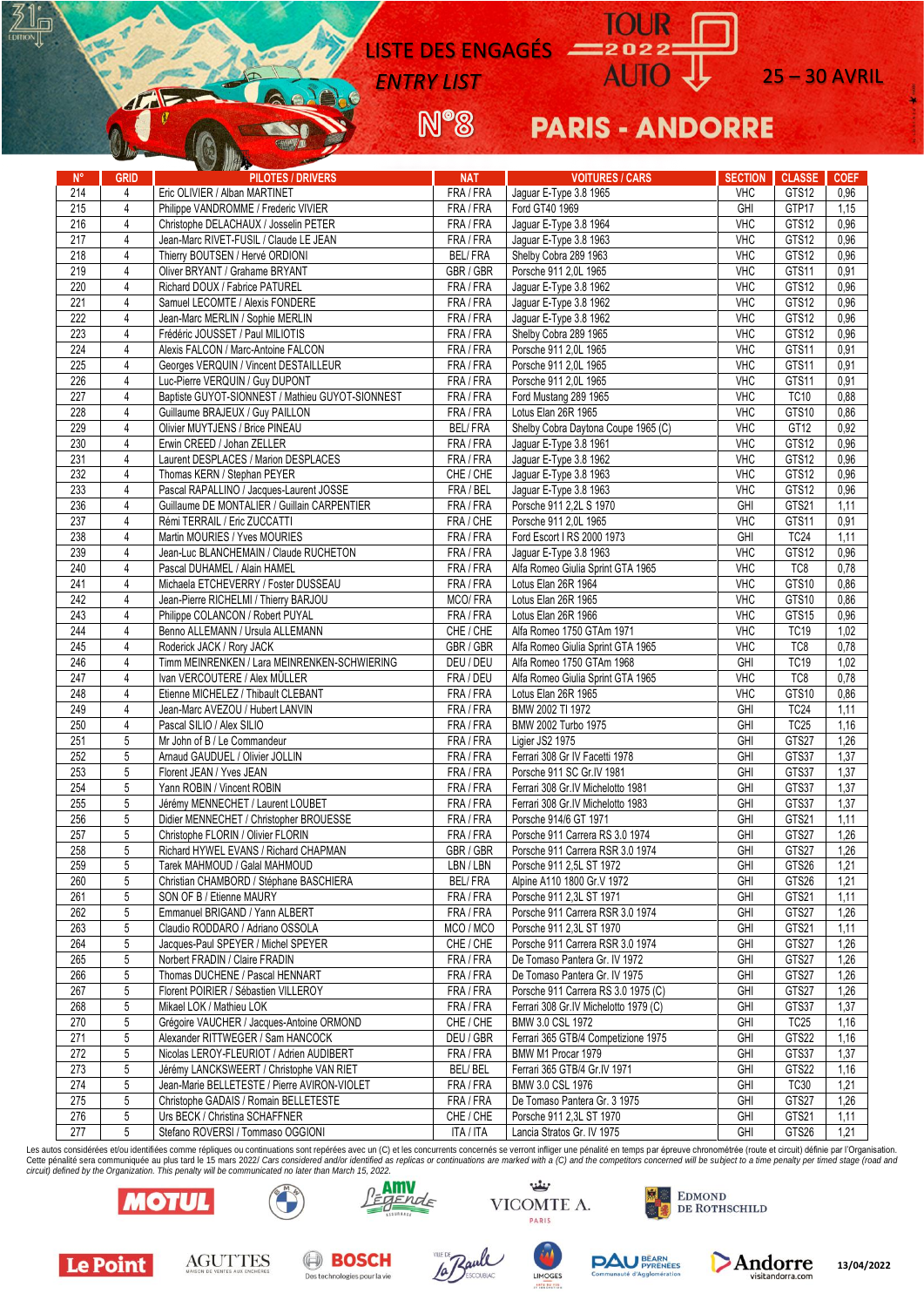LISTE DES ENGAGÉS

**N°8** 

## **ENTRY LIST** AUIO U 25 – 30 AVRIL

## **PARIS - ANDORRE**

| $N^{\circ}$ | <b>GRID</b> | <b>PILOTES / DRIVERS</b>                   | <b>NAT</b>     | <b>VOITURES / CARS</b>                | <b>SECTION</b> | <b>CLASSE</b>    | <b>COEF</b> |
|-------------|-------------|--------------------------------------------|----------------|---------------------------------------|----------------|------------------|-------------|
| 278         | 5           | Frédéric FOURGEAUD / Christophe AYGON      | FRA / FRA      | Ford Escort I RS 1600 1975            | GHI            | <b>TC24</b>      | 1,11        |
| 279         | 5           | Olivier GUITTENY / Erwhan CORDELET         | FRA / FRA      | Alfa Romeo 1750 GTAm 1971             | GHI            | <b>TC19</b>      | 1,02        |
| 280         | 5           | Christian PIERRE / Vincent BREYNAT         | FRA / FRA      | Ferrari 308 Gr.IV Michelotto 1982 (C) | GHI            | GTS37            | 1.37        |
| 281         | 5           | Grégory DRIOT / Quentin VALENTE-DELPLACE   | FRA / FRA      | Porsche 911 Carrera RSR 3.0 1977 (C)  | GHI            | GTS27            | .26         |
| 282         | 5           | Georges CABANNE / Laurent FERMAUD          | FRA / FRA      | Lotus Europa Spécial JPS 1974         | GHI            | TC <sub>23</sub> | 1,06        |
| 283         | 5           | Emile BREITTMAYER / Alexis THOMAS          | <b>BEL/FRA</b> | Ford Escort I RS 1600 1975            | GHI            | <b>TC24</b>      | 1.11        |
| 284         | 5           | Olivier BREITTMAYER / Nathalie BREITTMAYER | FRA / FRA      | BMW M1 Procar 1981                    | GHI            | GTS37            | 1,37        |
| 289         | 5           | Henri PESCAROLO / Michel PERIN             | FRA / FRA      | BMW 3.0 CSL 1974                      | GHI            | TC25             | 1,16        |
| 290         | 5           | Gérard BESSON / Bruno MAINGUET             | FRA / FRA      | Alpine A310 V6 Gr.IV 1979             | GHI            | GTS37            | 1,37        |
| 291         | 5           | Franck IZIDI / Stéphane RIBETTE            | FRA / FRA      | Porsche 911 Carrera RS 3.0 1974 (C)   | GHI            | GTS27            | 1.26        |
| 292         | 5           | Rémi GUILLOT / Matthieu IZIDI              | FRA / FRA      | Porsche 911 Carrera RS 2.7 1973       | GHI            | GT27             | 1.21        |
| 295         | 5           | Johan ALLAGNON / Joanna BOUQUILLON         | FRA / FRA      | Jidé 1600 1973                        | GHI            | TSRC28           | 1.35        |
| 296         | 5           | Kevin JONES / Lee JONES                    | GBR/GBR        | Ford Escort I RS 1600 1972            | GHI            | TC24             | 1.11        |
| 297         | 5           | Mike HUMPHREYS / Daniel O'HANLON           | GBR / GBR      | Chevrolet Camaro Z28 1971             | GHI            | TC20             | 1,07        |
| 300         | 5           | Richard KOLLE / Matthieu MESSEAN           | FRA / FRA      | Chevrolet Camaro Z28 1971             | GHI            | TC20             | 1,07        |

## **RÉGULARITÉ /** *REGULARITY*

| N°              | GRID | <b>PILOTES / DRIVERS</b>                              | <b>NAT</b> | <b>VOITURES / CARS</b>                       | Moyenne       |
|-----------------|------|-------------------------------------------------------|------------|----------------------------------------------|---------------|
| 1               |      | Mélanie ASTLES /                                      | FRA/       | BMW Isetta 600 1957                          | Basse         |
| $\overline{2}$  |      | Charles BEAU DE LOMENIE / Stéphane PHILIPPEAU         | FRA / FRA  | Panhard Dyna X87 1953                        | Basse         |
| 9               |      | Eduardo KOVALIVKER / Laura FRANCHINI                  | ARG / ITA  | Ferrari 275 GTB 1965                         | Basse         |
| 11              |      | Peter KAPPELER / Marie TOURNEUR                       | CHE / FRA  | Volvo PV 544 Sport 1960                      | Basse         |
| 12              |      | Inès ALLARD / Caroline DE VILLAUCOURT                 | FRA / FRA  | Aston Martin DB2 Sports Saloon Coupé 1953    | Basse         |
| 14              |      | Timothy INGRAM HILL / Sarah INGRAM HILL               | GBR / GBR  | Ferrari 275 GTB 1965                         | Basse         |
| 15              |      | Gaylord GRAVELEAU / Thierry GUITTON                   | FRA / FRA  | Simca 1000 Coupé Bertone 1963                | Basse         |
| 16              |      | François BOUDIN / Jean-François PASCAL                | FRA / FRA  | Vauxhall VX 4/90 1962                        | Basse         |
| 17              |      | Jean-Claude BEL / Eric FISCHMEISTER                   | FRA / FRA  | Ferrari 250 GT Berlinetta Lusso 1964         | Basse         |
| 19              |      | Victor FERNANDES / Gael ESCRIBE                       | PRT / FRA  | Lancia Fulvia HF 1971                        | Basse         |
| $\overline{20}$ |      | Sylvie DUHAMEL / Philippe DUHAMEL                     | FRA / FRA  | Jaquar Mk 2 3.8 1963                         | Basse         |
| $\overline{22}$ |      | Gérald D'INCAU / Nicolas PAGANO                       | FRA / FRA  | Jaguar E-Type 3.8 1964                       | Modérée       |
| $\overline{23}$ |      | Norbert SCHMITZ-KOEP / David MORRIS                   | DEU / GBR  | Porsche 911 2,0L 1966                        | Modérée       |
| $\overline{26}$ |      | Oren NATAF / Liudmila GLUKHOVA                        | FRA / RUS  | Ferrari 250 GT Berlinetta Lusso 1963         | Modérée       |
| 27              |      | Patricia POELAERT / Patrick FORT                      | FRA / FRA  | Mercedes-Benz 190 SL 1963                    | Modérée       |
| 30              |      | Juan-Carlos ZORRILLA / Marcos GUTIERREZ               | ESP/ESP    | Porsche 911 2.0L S 1968                      | Modérée       |
| 31              |      | Juan Carlos TORRES CARRETERO / David Jonathan POSNICK | ESP/USA    | BMW 2002 Turbo 1974                          | Modérée       |
| 33              |      | Jean-Yves CHARPENTIER / Thierry NOEL                  | FRA / FRA  | Renault 12 Gordini 1971                      | Modérée       |
| 34              |      | Jean-Jacques MARTENS / Aswin PYCK                     | BEL / BEL  | Volvo PV 444 1957                            | Modérée       |
| 35              |      | Guillaume WAEGEMACKER / Mikael PRISER                 | FRA / FRA  | D.B Special Coupe 1952                       | Modérée       |
| 39              |      | Vincent MARTIN / Catherine MARTIN                     | FRA / FRA  | Porsche 356 (C) SC coupé 1965                | Modérée       |
| 40              |      | Cyril SCHMITT / Olivier HERRMANN                      | FRA / FRA  | Porsche 911 2,0L 1969                        | Intermédiaire |
| 41              |      | Martin H. SUCARI / Francisco SUCARI                   | ARG / ARG  | Porsche 356 (A) 1600 coupé 1958              | Intermédiaire |
| 42              |      | Elliot SUCARI / Pedro SAN MARTIN                      | ARG / ARG  | Lancia Fulvia HF 1971                        | Intermédiaire |
| 44              |      | Laurent HAUSHALTER / Dominique MALDÉMÉ                | FRA / FRA  | Porsche 356 (C) coupé 1963                   | Intermédiaire |
| 45              |      | François ALLAIN / Nicolas GUENNETEAU                  | FRA / FRA  | Peugeot 204 Coupé 1970                       | Intermédiaire |
| 46              |      | Olivier POELAERT /                                    | FRA/       | Austin-Healey 100-4 1963                     | Intermédiaire |
| 47              |      | Damian POZZOLI / Maria Cristina EGIDY                 | ARG / ITA  | Dino 246 GT 1972                             | Intermédiaire |
| 48              |      | Tomas HINRICHSEN / Solange MAYO                       | ARG / ARG  | Maserati 200SI 1957                          | Intermédiaire |
| 49              |      | Sasha OXENFORD / Hernan DIETRICH                      | ARG / ARG  | Porsche 356 (B) 2000 GS Carrera 2 coupé 1962 | Intermédiaire |
| 50              |      | Aleiandro OXENFORD / Jose Luis CELADA                 | ARG / ARG  | Ferrari 275 GTB 1965                         | Intermédiaire |
| 51              |      | Jack OXENFORD / Gabriel MOCCIOLA                      | ARG / ARG  | Porsche 911 Carrera RS 2.7 1973              | Intermédiaire |
| 52              |      | Manuel ELICABE / Alec DALY                            | ARG / ARG  | Porsche 911 Carrera RS 2.7 1973              | Intermédiaire |
| 53              |      | Santiago ZUBILLAGA / Matias ZUBILLAGA                 | ARG / ARG  | Lancia Stratos HF 1976                       | Intermédiaire |
| 54              |      | Jorge ZUBILLAGA / Eduardo DIBUR                       | ARG / ARG  | Ferrari 275 GTB 1965                         | Intermédiaire |
| 55              |      | Juan BALL / Guillermo PALACIOS HASSELBACH             | USA / ESP  | Ferrari 250 GT SWB 1960                      | Intermédiaire |
| 56              |      | Bruno Franco RICCI / Luciano GARAVAGLIA               | ARG / ARG  | Alpine A110 1300 S 1969                      | Intermédiaire |
| 58              |      | Louis FEAUVEAUX / Eric FEAUVEAUX                      | FRA / FRA  | Fiat-Abarth 1000 TC 1962                     | Intermédiaire |
| 59              |      | Stéphane PLAGNAT / Thomas PETIT                       | FRA / FRA  | Porsche 914/6 GT 1970                        | Intermédiaire |

Les autos considérées et/ou identifiées comme répliques ou continuations sont repérées avec un (C) et les concurrents concernés se verront infliger une pénalité en temps par épreuve chronométrée (route et circuit) définie Cette pénalité sera communiquée au plus tard le 15 mars 2022/ Cars considered and/or identified as replicas or continuations are marked with a (C) and the competitors concerned will be subject to a time penalty per timed s



Le Point

**AGUTTES** 

lι⊓

 $\mathbf{A}$ 

**BAR** 

**BOSCH** 

Des technologies pour la vie





LIMOGES



**PAU BEARN** 

Andorre